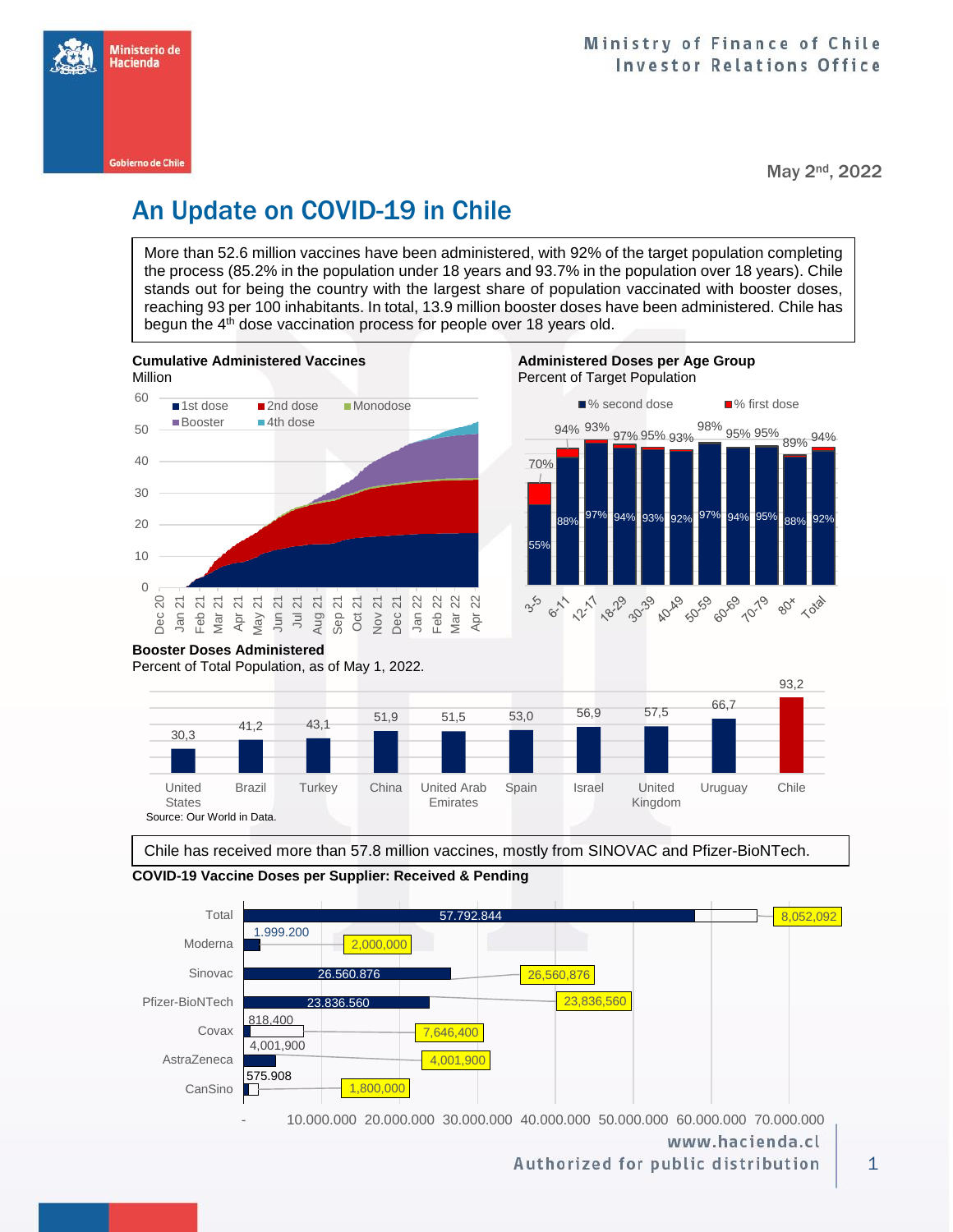**Gobierno de Chile** 

#### Ministry of Finance of Chile **Investor Relations Office**

May 2nd, 2022

During last weeks cases have been decreasing as well PCR test positivity rates. ICU occupancy levels, deaths and hospital capacity remain at moderate levels.

#### **COVID-19 Cases in Chile PCR Test Positivity Rate PCR Test Positivity Rate**

**Mar 20** 

People (thousands), Data through May 1<sup>st</sup>

## **Data through May 1st.**



From April 14, 2022, the Chilean government updated the plan step by step, considering three types of health impact phases: low, medium and high. Thus, the sanitary restrictions in border controls have been relaxed.



**989.20** Aloy 10

**18m21** 

**Mai 11** 

May , 20.

a<sub>vin</sub>e

∩

**ABY** 

Percent deviation with respect to pre-Covid levels



**58821**